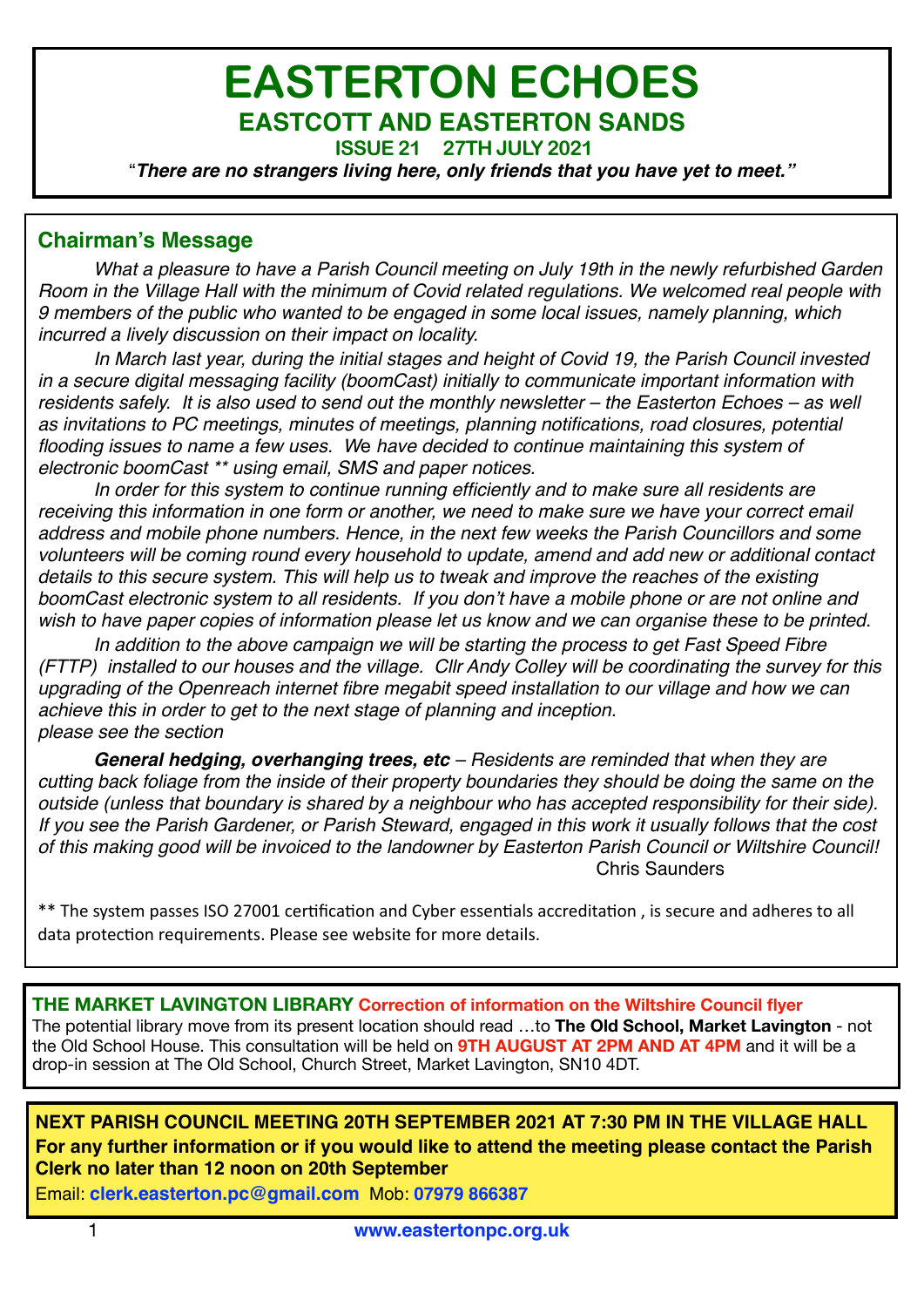# **EASTERTON VILLAGE HALL NEWS for the official Reopening 31st JULY 2021**

Registered Charity Number: 305510

# **VILLAGE REUNITE**

Not seen friends and neighbours very much over recent months? Then come along to the Village Hall and field at 12 noon on Saturday 31st July. Most attractions will be on the field so there will be plenty of open space to walk round safely. Some facilities are inside the hall, but all the windows and doors will be open to keep it all well ventilated.

# **WHAT IS ON OFFER DURING THE AFTERNOON ?**

- Official opening ceremony of the Hall by our local **MP DANNY KRUGER** – **on the field at 1230pm.**
- See your newly modernised hall and the new available facilities.
- Meet the regular groups and clubs who already use the hall on a regular basis Marlborough & District Canine Society, Short Mat Bowls and Social Club, Easterton Archers, Positive Connections (dog scenting training). They will explain what they offer and all will be welcoming new members.
- There will be a live dog scenting display by Positive Connections during the afternoon.
- Static displays from St Barnabas School, Aloe Vera Forever (offering free hand massages) and Kennet Bee Keeping Association who will be selling delicious honey.
- Live music from "Equinox".
- Refreshments burgers and hot dogs, a cash bar including Pimm's and fizz, tea, cakes and ice creams.
- A raffle with great prizes £50 cash, mini barbecue hamper includes Tom Kerridge's latest book, mini afternoon tea hamper, bottle of gin, Joe Wicks vegetarian cook book and more.
- Gins, Jams and Jellies on sale.
- A chance to try your hand at table tennis and table football.
- Meet the hall trustees and the team, for easy identification the trustees will be wearing a sash. We welcome your ideas and share any thoughts on the Hall and facilities. Please come and talk to us if you would like to hold an event or have a children's party in the hall or the garden room or both.
- Well behaved dogs (accompanied by responsible owners) are welcome, but on leads please.

### **ENTRY IS FREE SO COME ALONG AND TREAT ALL THE FAMILY TO SEE YOUR REFURBISHED HALL AND ALL THAT IT OFFERS.**

**"HELLO IS ANYONE THERE?" Calling all Clubs and Societies in Easterton and beyond. I have no idea what is happening and if and when you are holding your events? If you would like your news to be heard, please contact the editor** Message from the Editor Judy Boyt **If you are holding meetings or events and would like your club to appear in this newsletter then send your details and news to the email: [judy@judyboyt.com](mailto:judy@judyboyt.com)**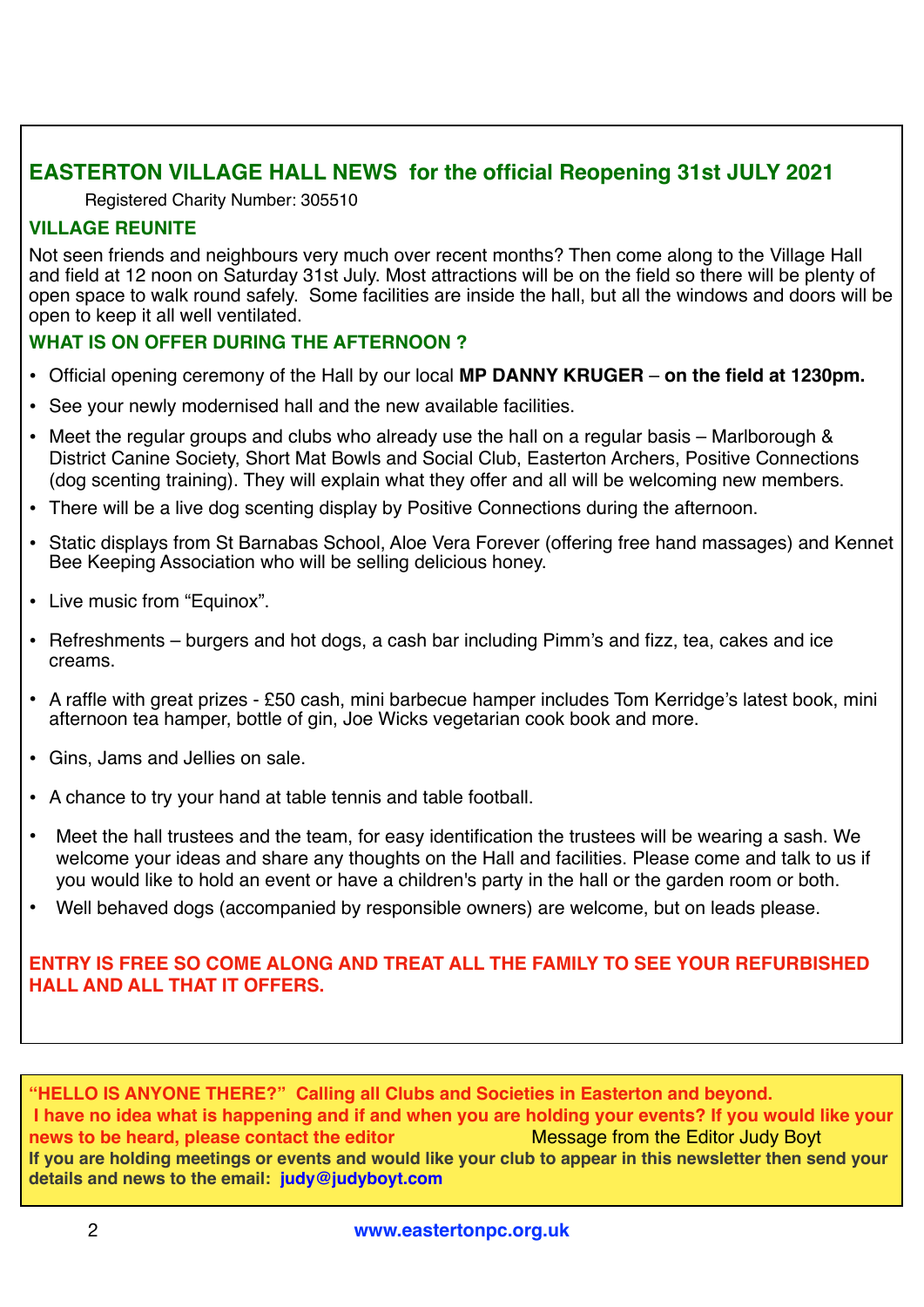# **EASTERTON COUNTRY FÊTE 2021** - **CANCELLED**

After considerable discussion the Committee has very sadly taken the difficult decision that the 2021 Country Fête will not go ahead as normal. Our main aim has always been to run a safe and fun day out for all ages and due to the current situation we remain strong in our conviction that running this event would not be the safest plan for everyone.

However, we will still be running the **Country Fête Raffle which will be drawn on Bank Holiday Monday, 30th August**. This is to help ensure that we can run future Fêtes to raise money for Easterton causes and businesses as well as the continuation of bringing everyone together at a traditional community event.

### **We would be delighted if you could donate a prize for the raffle**.

These can be dropped off to Kate Dilnott-Cooper at Ducks Farm, Eastcott, please contact her to arrange the drop off of any prizes.<br>
Tel: 01380 812165 arrange the drop off of any prizes.

Please do contact us anytime, we look forward to hearing from you with any thoughts or ideas to make next year's event the best.

email: **[eastertonfete@gmail.com](mailto:eastertonfete@gmail.com)** website: **[www.eastertonfete.com](http://www.eastertonfete.com/)** or via our Facebook Page

Thank you for your continued support and see you at the Easterton Country Fête next year on the new date **Monday, 29th August 2022**

| <b>VILLAGE LITTER PICK</b>                                | <b>COMMUNITY POLICING</b>                                                     |
|-----------------------------------------------------------|-------------------------------------------------------------------------------|
| 21st August meet at 10am at the village hall.             | <b>Community Support Officer</b>                                              |
| <b>Volunteers needed Please come for a lovely walk</b>    | <b>Paula Yarranton 6015</b>                                                   |
| around the village and help pick up any litter.           | <b>Police Community Support Officer</b>                                       |
| Tel 07831 116136                                          | Neighbourhood Policing Team.                                                  |
| OR take a photo and report it via the my.wiltshire.gov.uk | Devizes Police Station, New Park Street,                                      |
| or contact Wilts Council on website:                      | Devizes. Wiltshire. SN10 1DZ                                                  |
| www.wiltshire.gov.uk                                      | Mob: 07471 029670<br>Tel: 101 ext. 774 39814<br>Tel: 101 if Paula not on duty |

# **HEDGES AND HEDGEHOGS ARE UNDER PRESSURE**

"In rural areas, the key pressures for hedgehogs are loss of food, loss of habitat and competition with (and occasional predation by) badgers, plus the motor car. Of these, it is likely that the loss of food is most significant. We do have hedgehogs in this area so please make it easier for them and allow them passage from garden to garden through 13cm square holes in walls and fences. When it comes to loss of habitat, well, the hedgehog was not named at random.

They really do hog the hedges, and the UK is down 300,000km from peak hedge. Of the remaining 500,000km, more than 60 per cent is in poor condition – meaning that they will disappear if not reclaimed, replanted and properly managed.

Research commissioned by Hedgehog Street has also identified how the rural hedgehog population is falling at an even more dramatic rate than the suburban one."

Excerpt from BBC Wildlife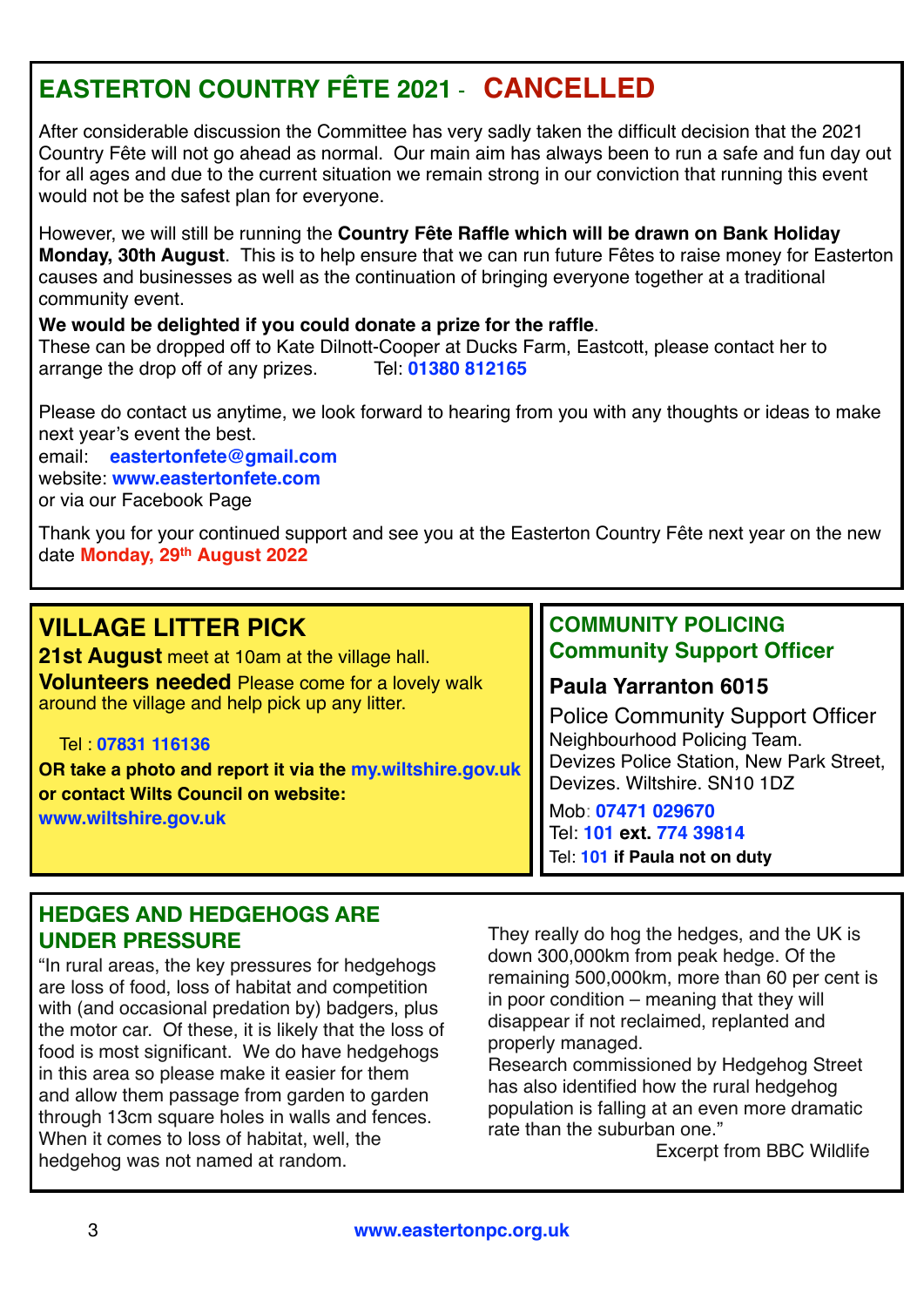# **COVID RULES AND GUIDANCE FOR TRAVELLING ABROAD**

for more information click on following link **[www.gov.uk/guidance/travel/abroad/](https://www.gov.uk/guidance/travel-abroad-from-england-during-coronavirus-covid-19) [coronavirus-covid-19](https://www.gov.uk/guidance/travel-abroad-from-england-during-coronavirus-covid-19)**

# **ARE YOU TRAVELLING ABROAD SOON?**

If so, please make sure you have the following:

- Six months validity on your passport
- Travel and health insurance cover
- Valid COVID health documentation
- If carrying food, plant or drink products, know the rules
- Have all your documents ready for inspection

**[www.gov.uk/guidance/travel/abroad/coronavirus](https://www.gov.uk/guidance/travel-abroad-from-england-during-coronavirus-covid-19)[covid-19](https://www.gov.uk/guidance/travel-abroad-from-england-during-coronavirus-covid-19)** will give you detailed information on the step by step quidance below.

- 1. Plan your trip
- 2. Get your passport, visas and permits ready
- 3. Get travel insurance and check if you need vaccinations or inoculations
- 4. Travel safely during Covid -19
- 5. Going through Border control
- 6. Then you are abroad
- 7. Before you return to the UK
- 8. After you arrive in the UK

# **COVID PASSPORTS**

These are available via the NHS website **[www.nhs.uk](http://www.nhs.uk)** or phone 119 These passports are NOT available from your GP surgery

# **SURGERY AND VACCINATION NEWS**

**Courtyard Surgery**  for up to date information look on the website : **[www.courtyardsurgery.co.uk](http://www.courtyardsurgery.co.uk)**

Tel: **01380 813300**

**Market Lavington Surgery** 

#### **[www.marketlavingtonsurgery.nhs.uk](http://www.marketlavingtonsurgery.nhs.uk)**

Appointment Line: **01380 812500** Main Line: **01380 812500** Email: **[Reception2.marketlavington@nhs.net](mailto:Reception2.marketlavington@nhs.net)**



# **DISCOUNTED MEMBERSHIP AT WILTSHIRE LEISURE CENTRES**

Wiltshire Council are offering a three month fitness membership for just £99 this summer. It's available until 31st August 2021 and could save you over £40 on your monthly fitness membership cost. For more information, please visit this link **[Wiltshire Council website](https://wiltshire.us5.list-manage.com/track/click?u=2883905f726c9fc694bef8b9e&id=9d9e79ff67&e=98c7e020c7)** 

**WILTSHIRE WELLBEING HUB** is still operating if you need help Tel: **0300 003 4576** or email: **[wellbeinghub@wiltshire.gov.uk](mailto:wellbeinghub@wiltshire.gov.uk)**

For more Covid information and updates please go to the following website: **[www.bswccg.nhs.uk/latest-covid-19](https://www.bswccg.nhs.uk/latest-covid-19-updates) [updates](https://www.bswccg.nhs.uk/latest-covid-19-updates)**

**ROAD MAINTENANCE** If anyone should notice a defect in the highway or highway furniture in any part of the village please contact Cllr Anthony Snook.

Email: **anthonysnook@tiscali.co.uk**Tel : **07831 116136**

**OR take a photo and report it via [my.wiltshire.gov.uk](http://my.wiltshire.gov.uk) or contact Wilts Council on website: [wiltshire.gov.uk](http://wiltshire.gov.uk)**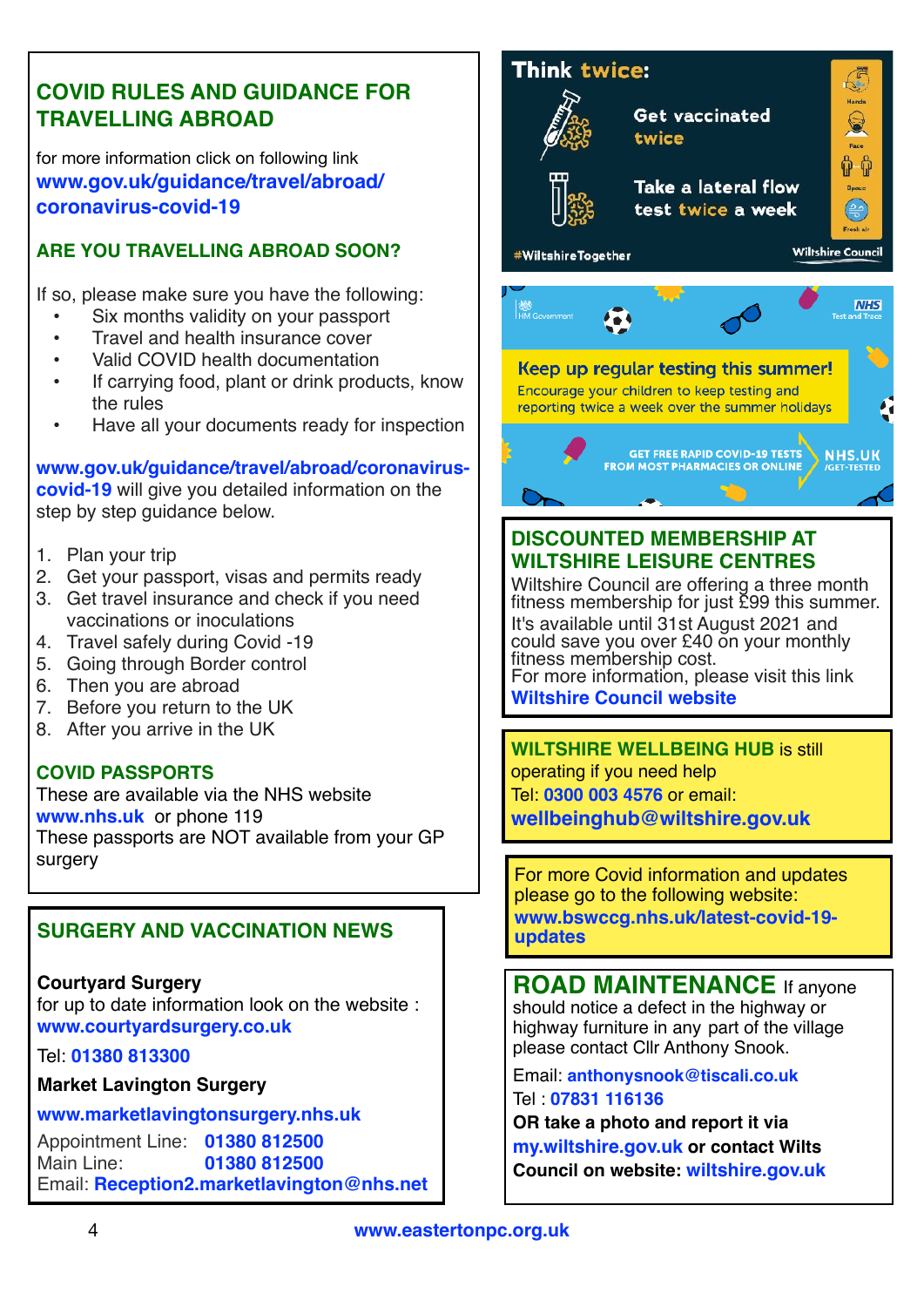# **THE FUTURE OF POWER TOOLS ACCORDING TO BOSCH**

BITURBO Brushless is the next generation of highperformance cordless power tools, bringing corded performance into the workplace, without the cord. But how is this possible? – There are two key elements that allow BITURBO Brushless tools to perform at high levels.

The first is the all NEW BITURBO Brushless motor. Thanks to its brushless design, there are less moving parts, making the motor both more effective and efficient in intense applications. In addition to this, the motor is built using neodymium magnets. The motor design also maximises airflow, ensuring the motor stays cool even in the toughest conditions, increasing output power and tool lifetime.

In conjunction with the high-performance brushless motor, BITURBO Brushless attains its performance thanks to the ProCORE18V battery system. Using COOLPACK 2.0 technology, the ProCORE18V battery features an innovative heat sync system, which draws heat out of the battery cell and stores it on the outside layer of the battery case. Not only does this increase battery runtime and performance, it also helps the battery stay healthy over long periods of time.

# **RUN YOUR CAR FOR FREE**

This is an article from Caplor Energy - a company in Herefordshire that is leading in renewable energy information.

For more information on renewable energy and electric car charging go to their excellent website and read more:

#### **[www.caplor.co.uk](http://www.caplor.co.uk)**

There is also have an excellent video explaining electric vehicles such as EV, BEVs, Phevs or E-REVs.

In addition there are articles on Home charging Schemes, workplace, public or on street EV networks, etc.

Charging points are now continuously easier to access across the UK. For example, take a look at how [Zap-Map m](https://caplor.us1.list-manage.com/track/click?u=4451dc47c8efc705990c41184&id=55df428aa8&e=2e266a4ae6)akes electric vehicle (EV) charging simple. Zap- Map provides EV drivers with peace of mind and the confidence to drive any lengthy journey in their EV. With 95% of public charge points mapped and around 70% of charge points showing live availability status.

Caplor sell EV chargers to suit your needs for recharging.

# **THE ARTS AND NATURE**

# **THE POUND ARTS CENTRE, CORSHAM**

There is a wonderful list of 'Whats On' entertainment with fabulous performers **[www.poundarts.org.uk](http://www.poundarts.org.uk)**

# **THE WHARF THEATRE, DEVIZES**

Please look on the website for more details of the Wharf Youth Workshops to be held in September 2021. **[www.wharftheatre.co.uk](http://www.wharftheatre.co.uk)** 

**RSPB** - see the website for all their interesting and informative podcasts.

# **[www.rspb.org.uk](http://www.rspb.org.uk)**

Click on the blue links in message below for more information on features

Message from Jamie Wyver, Nature Editor of RSPB

*'This week, on 28 July, we'll be celebrating World Nature Conservation Day and reflecting on the amazing successes supporters like you have helped us achieve.*

*From saving the lives of* **[22,000 seabirds in Namibia](https://click.email.rspb.org.uk/?qs=a6ed6915255d2faf305667d55e4335cdabeaf5fa8b8f2f2631b7678a7544c3fe60839181872642b51e632ebf00f56b830a48d55133c6ac2d4a2e10e74b98dcf1)** *and* **[bringing vultures back from the brink](https://click.email.rspb.org.uk/?qs=a6ed6915255d2faf39303cadec0a6af3ed84cfdf87a6606a7e294c8a91cbf849986af4f9fdf2502d60f2db0d226928f4abe1f2b3d08bb7ccdcc59f78de954cc7)** *of extinction in Asia, to* **[turning the tide for rare roseate terns](https://click.email.rspb.org.uk/?qs=a6ed6915255d2faf1428f64d619251c154e4db70b3ff18464fa7850fa1ca0ee10c05c50927ba0393be8451007f448e945f792217707743aeb8d6d6211d3cdd40)** *in the UK, we've had a huge impact for nature across the globe – and it simply wouldn't have been possible without you. Thank you so much.* 

*When it comes to protecting nature closer to home, you'd be forgiven for thinking that you need acres of space and lots of time on your hands to really make a difference. But that couldn't be further from the truth.* 

*Why not have a look at our top tips and find out just how easy it could be to make your outdoor space a better place? Even simple things like putting out a* **[bird bath](https://click.email.rspb.org.uk/?qs=a6ed6915255d2faffedaa69382501888d1a65c4b86c73a65c0ca1a3e31f60b193ed77533879dd8c624f7513ecf631da55ac2a9fb068b08fd0d245c23f3c04388)** *can be a lifesaver for garden wildlife on hot, dry days like*  we've had across the UK recently. And watching a family of starlings enthusiastically splashing about is great *entertainment too!'*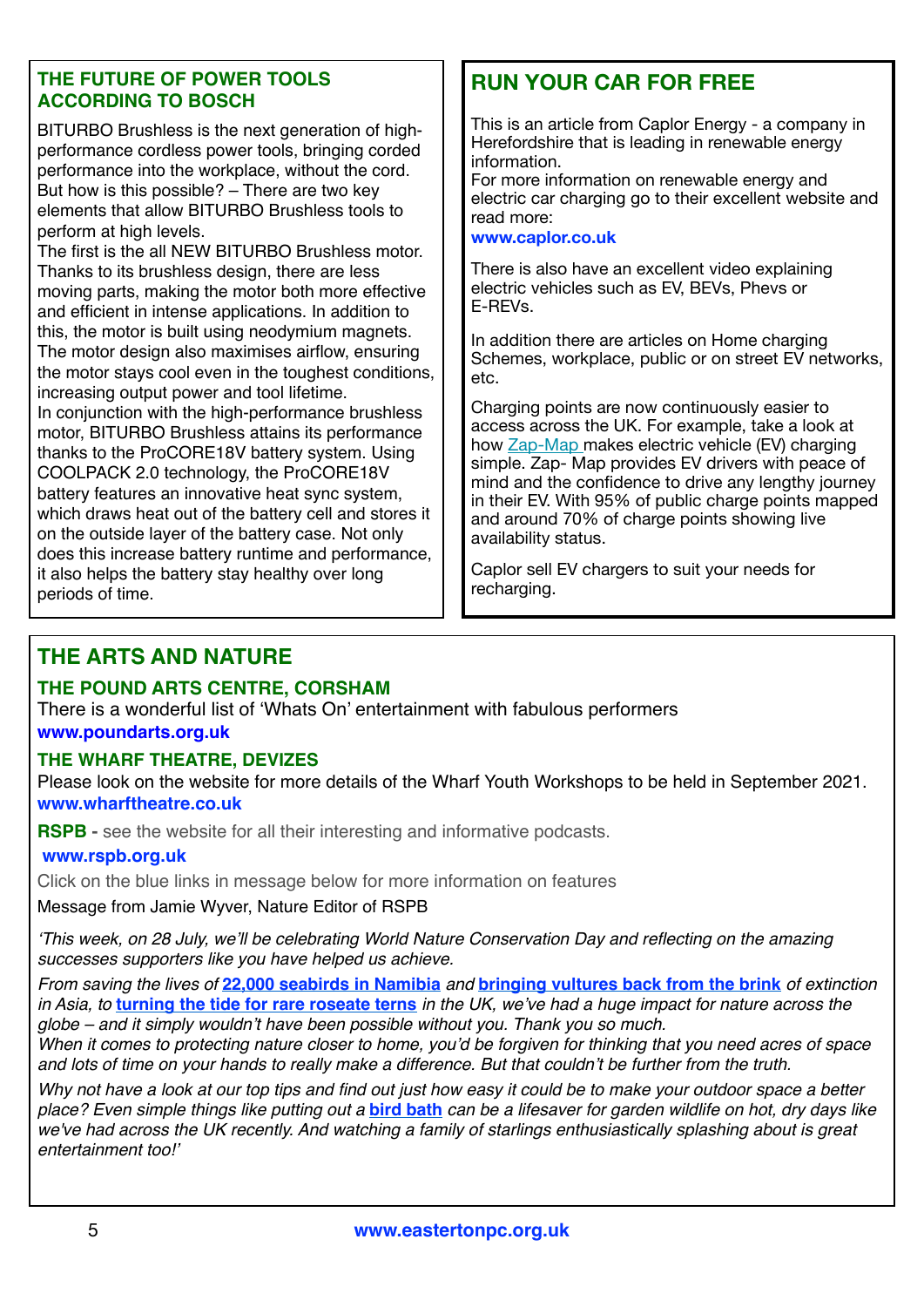# **Whats your story? Kate Dilnott-Cooper**

Q. How long have you lived in Easterton? *I have lived here for nearly seven years.*

#### Q. What brought you to Easterton?

*We had always been based in London as my late husband was on the legal and financial side of the film and television world and his LA office reported to him. Due to the time difference, he was often in the office very late and commuting was therefore not an option. We started looking for a house in Wiltshire in 2012 as we had eight households of friends and my mum in the county and he was then diagnosed with leukaemia. Sadly he died in May 2013 and Ducks Farm came on the market about three months later. I think I fell in love with the house e*ven before I saw it.

#### Q. Where were you born?

*I was born in my grandmother's house in Longparish between Andover and Winchester. My father was in the Army - my parents returned from Germany in about July and stayed with Granny, I was born in October and Pa moved to Cyprus in November with Mum and a very small me following him there in February.*

#### Q. Education, where did you go to school/college? *I was at Downe House near Newbury and then did a secretarial course in Oxford.*

#### Q. Family, tell us a bit about your family?

*I was the oldest of three but sadly lost a sister to cancer when she was eight nearly 50 years ago. With my father being in the Army I had lived in ten houses by the time I was ten and a quarter and I went to six schools but we were a happy family. My husband and I had a lovely marriage for over 34 years and we have two sons, both of whom are grown up and living in London.*

#### Q. What is/was your favourite/most interesting job?

*I have been lucky enough to do a number of interesting jobs. I worked for the bit of The Jockey Club that owns and runs racecourses for twelve years,* 

*I have been organising the vetting of up to six antiques fairs a year for over twenty years (I have a team of experts who check every item on every stand before the fair opens to check that they comply with the rules of the fair and are correctly labelled). I have also done a number of* 

*part time jobs in Buckingham Palace.*



#### Q. What is your favourite occupation/hobby?

*Definitely something with a horse involved: as a spectator rather than a participant in both three day eventing and racing and also riding myself.*

#### Q.Do you have a favourite composer, music artist or song?

*Music really isn't my thing but there is a wonderful song called* **No Time at All** *in the musical* **Pippin***. It is all about getting out there and living your life to the full and is very much the way I feel about life.*

#### Q. What's your favourite film/TV programme?

*I can't say that I watch a huge amount of films and television now but one film I greatly enjoyed was 'Saving Mr Banks'.*

#### Q. Is there a plant/flower that is a particular favourite and why?

*I have a lovely rose growing up the side of my house which is called Crimson Cascade - it has the most gorgeous rich dark red flowers and my mum had one for many years so it also reminds me of her.*

#### Q. If you could eat only one thing for the rest of your days, what would it be?

*I think that would have to be cheese*.

#### Q. If you could be anywhere else in the world where would it be?

I love California and we have a number of very dear friends out there. I really enjoy going out there to catch up with them all but wouldn't want to live outside England.

#### Q. *How has the last year been for you?*

*Not the best. We haven't had an antiques fair since January 2020 so no work since then. I got into DIY last summer and made a number of useful objects from MDF which kept me occupied. I am also on the committee of a children's art exhibition which raises money for research into childhood cancers and our 30th annual exhibition should have opened in April 2020. Needless to say that didn't happen but we ran a virtual event this year and produced a printed catalogue for which I am extremely grateful as it gave me a lot of occupation.*

Kate is on the Easterton Country Fête Committee which has been keeping her busy here in Easterton along with her little dog Pixie !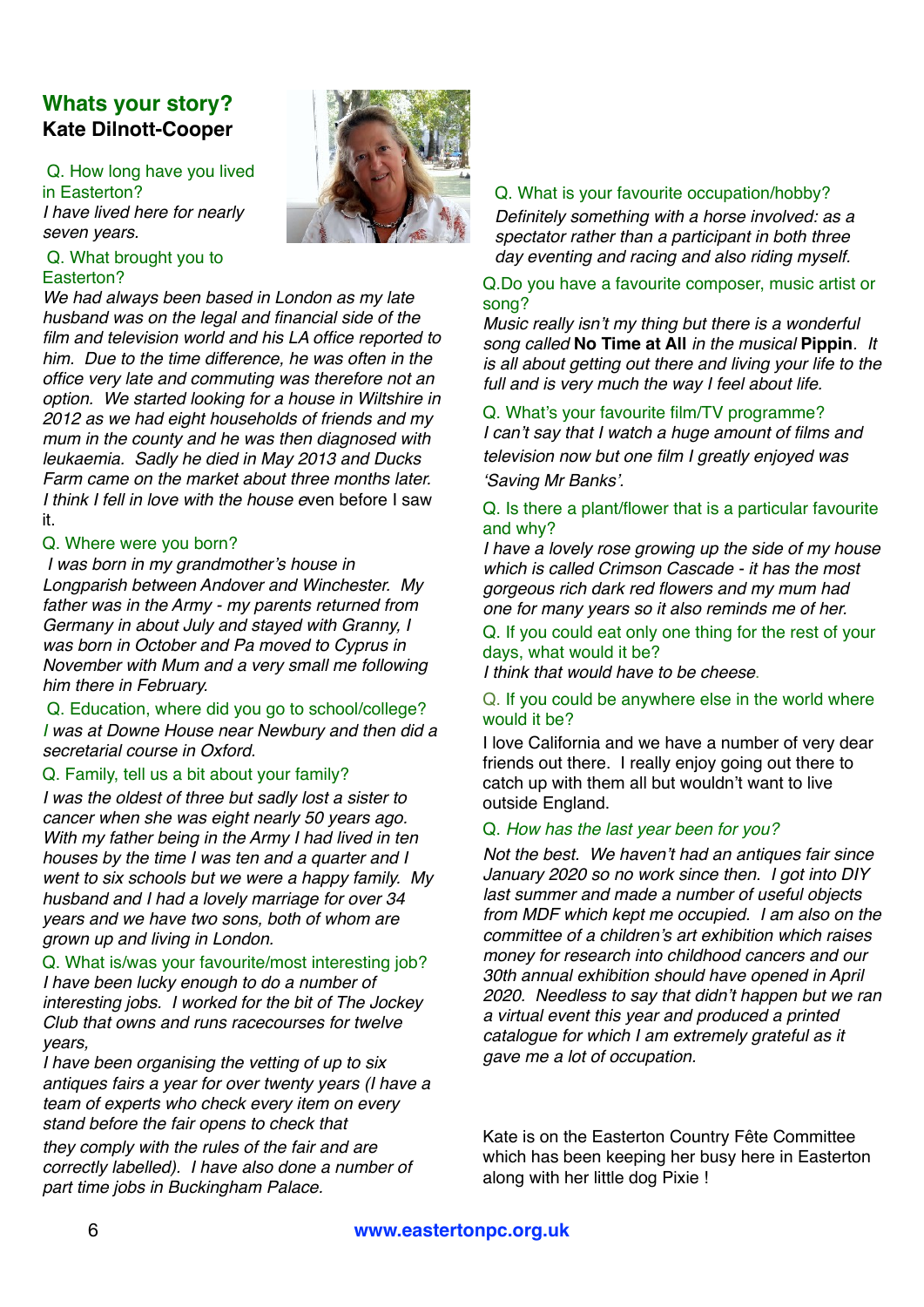# **ST BARNABAS CHURCH NEWS**

# **SERVICES AT ST BARNABAS**

As with many things, the church is having to plan carefully, we have more people and less clergy as well as a great loss of revenue for the upkeep of our buildings and church yards. No doubt there will be more changes as we feel our way forward, but, for now :

ZOOM SERVICES will continue at 10:00 am each Sunday

The Holy Communion Services will be at 11:00am.

These will be held on a rota basis as listed below :

Masks still need to be worn, and we still can't sing but there is a small but excellent choir which travels to the services and it makes a huge difference.

**It is still important to book if you wish to attend a service** - this is so that seating can be planned to maintain the still very important social distancing.

To book for St Barnabas please call **Sue Somerville** on Tel: **01380 812538**, for any of the other services you can book through the Benefice Office on Tel: **01380 816963.**

| <b>Date of services</b> | <b>Time</b> | <b>Zoom</b>                  |                            |
|-------------------------|-------------|------------------------------|----------------------------|
|                         |             | <b>Church</b>                |                            |
| 1st August              | 10:00 am    | Zoom                         | Trinity 9                  |
|                         | 11:00 am    | St Mary's, Market Lavington  | Holy Communion             |
| 8th August              | 10:00 am    | Zoom                         | Trinity 10                 |
|                         | $11:00$ am  | All Saints', West Lavington  | Holy Communion             |
| 15th August             | 10:00 am    | Zoom                         | <b>Blessed Virgin Mary</b> |
|                         | $11:00$ am  | St Barnabas Easterton        | Holy Communion             |
| 22nd August             | 10:00 am    | Zoom                         | Trinity 12                 |
|                         | $11:00$ am  | St Peter's, Great Cheverell  | Simple Communion           |
| 29th August             | 10:00 am    | Zoom                         | Trinity 13                 |
|                         | 11:00am     | St Peter's, Little Cheverell | <b>Holy Communion</b>      |

**Easterton Parish Council Coronavirus Community Support**

The Volunteer Programme is still here to help everyone.

If you are in need of help with essential shopping, collecting medicines or errands? Please contact any of us below for help – We will try and organise support from the Village volunteers. Councillor **Anthony Snook 07831 116136 [anthonysnook@tiscali.co.uk](mailto:anthonysnook@tiscali.co.uk)** Councillor **Judy Boyt 07860 242836 [judy@judyboyt.com](mailto:judy@judyboyt.com) Briony Clarke 07976 798196 [briony@padesk.com](mailto:briony@padesk.com) Victoria Turner 07725 269718 [victoria@badgerswood.net](mailto:victoria@badgerswood.net) 01380 699043**